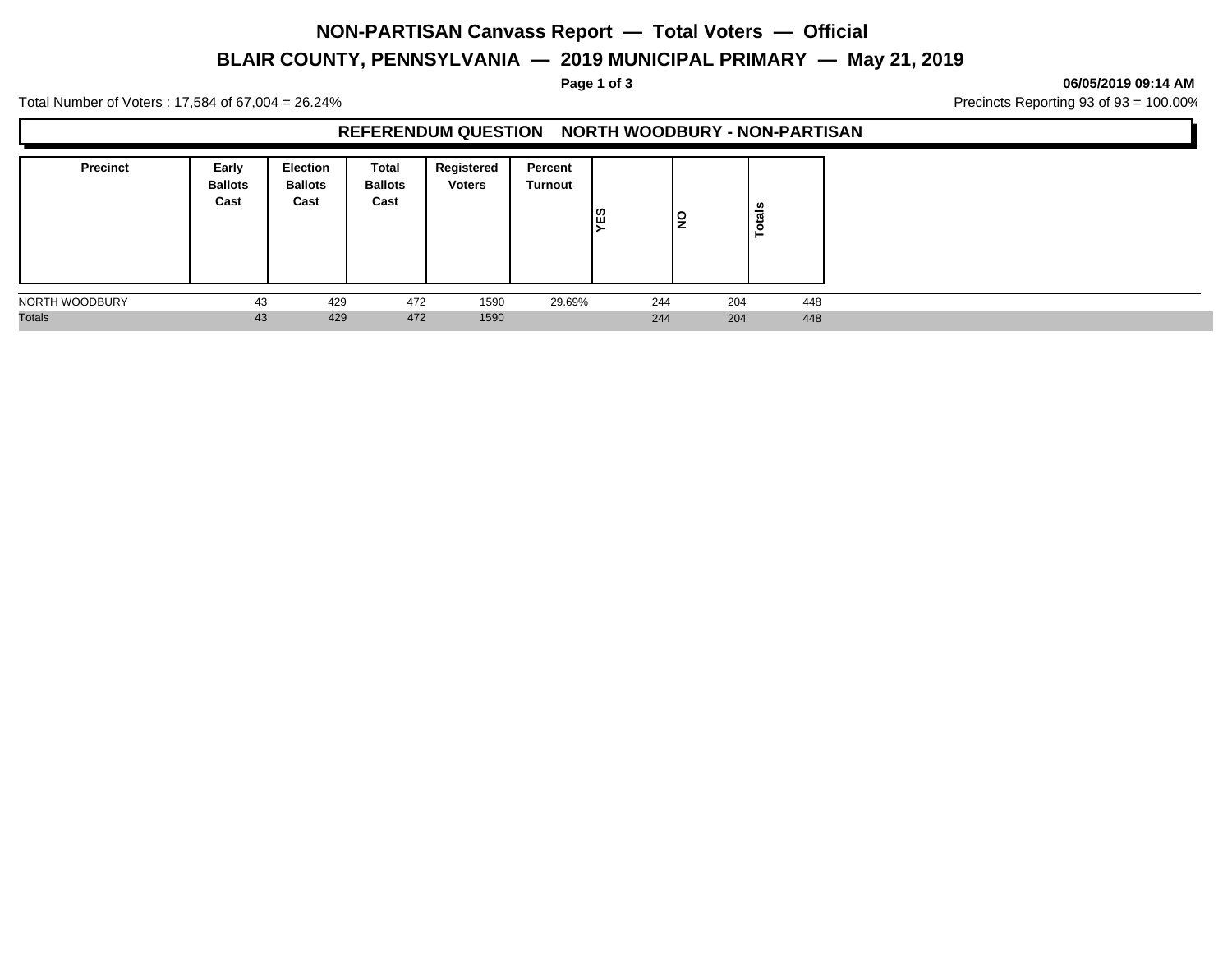### **NON-PARTISAN Canvass Report — Total Voters — Official**

# **BLAIR COUNTY, PENNSYLVANIA — 2019 MUNICIPAL PRIMARY — May 21, 2019**

**Page 2 of 3 06/05/2019 09:14 AM**

Total Number of Voters : 17,584 of 67,004 = 26.24% Precincts Reporting 93 of 93 = 100.00%

#### **REFERENDUM QUESTION ROARING SPRING - NON-PARTISAN**

| <b>Precinct</b>      | Early<br><b>Ballots</b><br>Cast | <b>Election</b><br><b>Ballots</b><br>Cast | <b>Total</b><br><b>Ballots</b><br>Cast | Registered<br><b>Voters</b> | Percent<br><b>Turnout</b> | <b>NES</b> | l<br>2 | otals<br>⊢ |
|----------------------|---------------------------------|-------------------------------------------|----------------------------------------|-----------------------------|---------------------------|------------|--------|------------|
| <b>ROARING SPG 1</b> |                                 | 82                                        | 83                                     | 348                         | 23.85%                    | 50         | 33     | 83         |
| <b>ROARING SPG 2</b> | 8                               | 217                                       | 225                                    | 589                         | 38.20%                    | 141        | 76     | 217        |
| <b>ROARING SPG 3</b> |                                 | 152                                       | 153                                    | 468                         | 32.69%                    | 100        | 47     | 147        |
| <b>Totals</b>        | 10                              | 451                                       | 461                                    | 1405                        |                           | 291        | 156    | 447        |